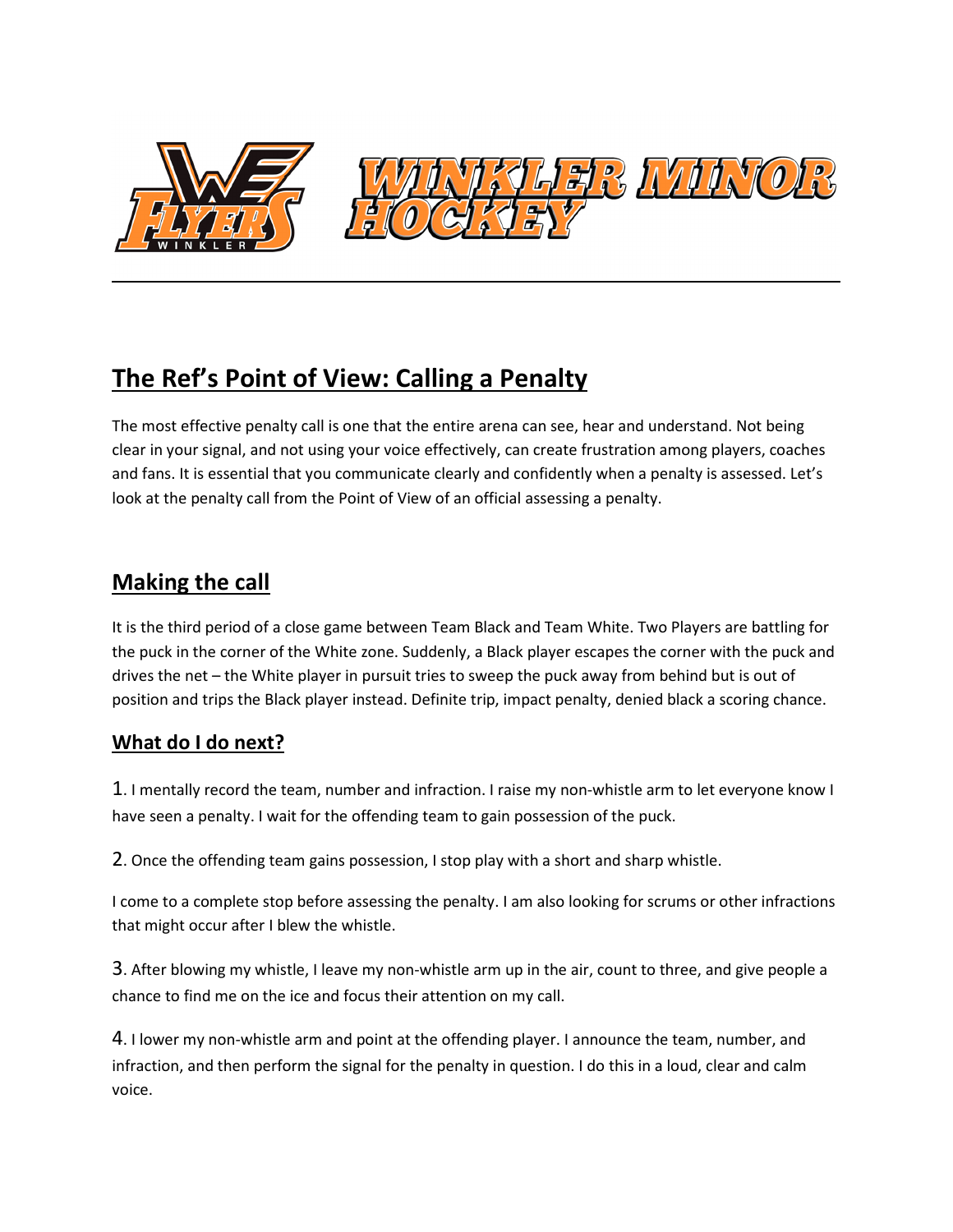5. When I know the offending player has seen me make my call, I skate backwards to penalty bench, keeping all players in view.

6. At the penalty box, I come to a complete stop – never do a fly-by as you report a penalty. I wait until I have made eye contact with the timekeeper and repeat my call – team, number, infraction and signal.

#### **Special Circumstances**

Why coming to a complete stop and counting to three are best practices: When it's time to make a penalty call, the most important concern is communication.

If you are moving around, ducking in and out of players, it is harder for people to see and hear you. Coming to a complete stop, and waiting a few second, gives everyone a good chance to hear and see your call.

Make sure you don't embarrass or startle players with your call: If the offending player is standing right beside you when you stop play, you need to adjust your penalty calling procedure. It is no longer appropriate to point aggressively at the player. Announce the penalty while making eye contact with the offending player and then direct him/her to the penalty box.

#### **Sorting out a scrum:**

A scrum can be a confusing, frantic situation where players, particularly younger ones, do not necessarily know what's going on. In these situations, do not worry about announcing and signalling a penalty; take care of the players and make sure you have the situation under control.

Do your best to identify players receiving penalties, and direct them to the penalty box. Once they are in the box, and you are confident you have control of the situation, report the penalties clearly to the timekeeper.

#### **Why loud is good:**

No one should be left wondering what call you just made. Be loud but calm – use an appropriate level so that players on the ice can hear you. Don't whisper the call and rush the signal.

A clear, loud call with a firm signal communicates confidence and authority, two things all referees want to establish in any game.

#### **Why a little repetition is a good thing:**

Sometimes, even when you perform the penalty procedure properly at the site of the infraction, coaches may still be confused about the call. Take the opportunity when you approach the timekeeper to repeat the team, number, and infraction and perform the penalty signal again so that both benches understand the call.